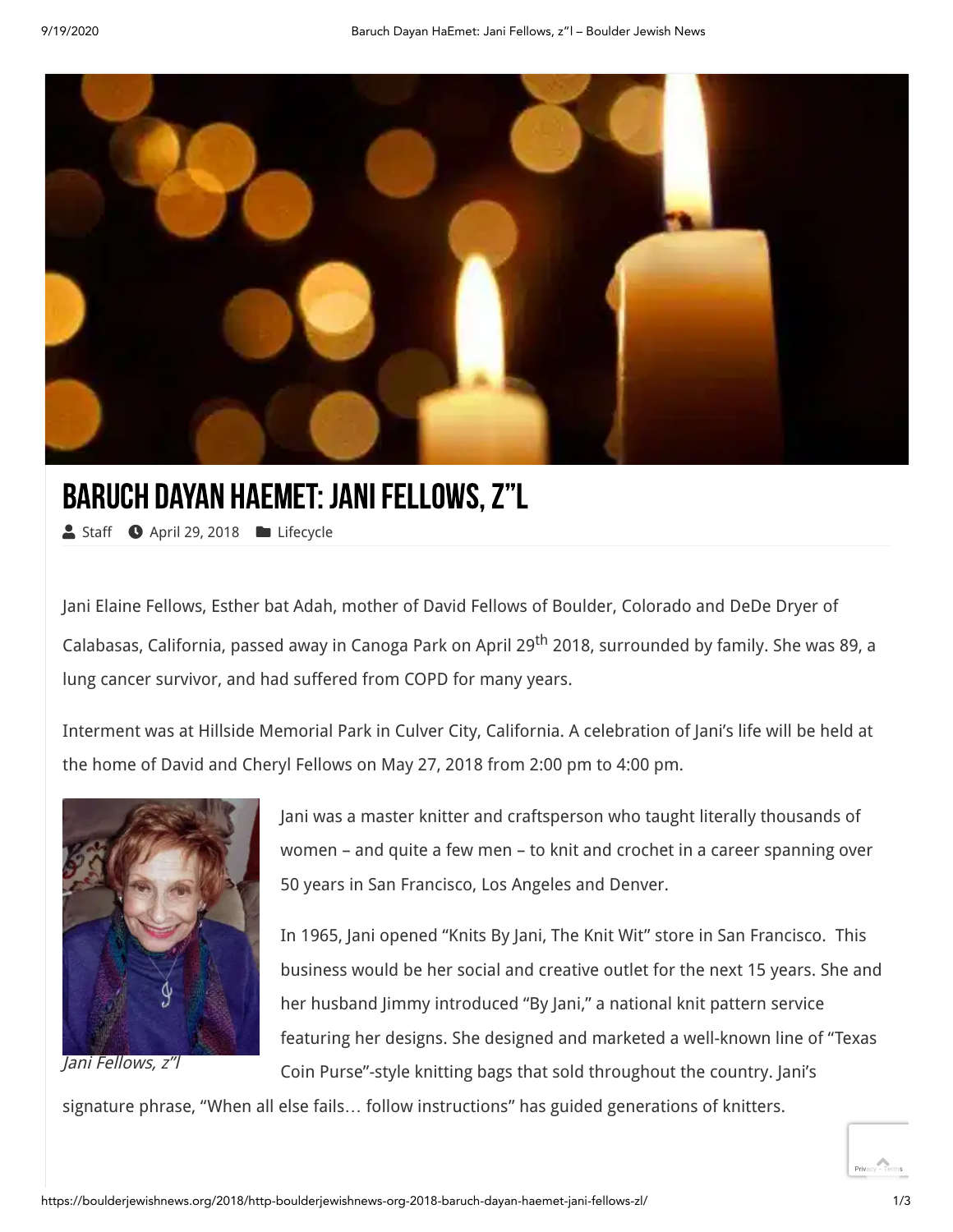## 9/19/2020 Baruch Dayan HaEmet: Jani Fellows, z"l – Boulder Jewish News

Her patterns were published in Sunset Magazine (1972), the Knitting Pattern a Day Calendar (2006) and in Maggie Sefton's knitting mystery **Fleece Navidad** (2008).

In 2001 the Fellows moved to Superior, Colorado. Jani worked as a master knitting instructor for several knit shops along the Front Range, including Lambspun (Fort Collins), Lamb Shoppe (Denver) and Showers of Flowers (Lakewood). In 2004, in collaboration with the Denver Public Library, she co-founded Madame Defarge's Knitting Salon. From one beginning knitting workshop in the fall of 2004, Madame Defarge's Knitting Salon expanded to host many beginning and intermediate month-long workshops over the years, and continues in Denver today. She volunteered with several local knitting groups on charity knitting projects including Knit 4 Our Troops (Denver) and Chemo Caps (Boulder).

Jani spent the last few years re-connecting with the knit shops in Southern California, eventually finding a regular niche at Pearl's, teaching, writing instructions, and doing knit repairs. She also kept up with her many friends via Facebook. Some of her patterns can be found on Ravelry.

In addition to her passion for knitting, Jani also spent many years in the women's fashion industry, beginning as a sales assistant in New York City and Los Angeles. She met the love of her life and husband of 67 years, James (Jimmy) Fellows at a fashion industry show at the St. Francis Hotel on Union Square in San Francisco in 1950. Together they traveled the country representing multiple lines.



Jimmy and Jani Fellows, January 14, 1951

In 1979, they co-founded Amy Rose, a women's formal wear company featuring Jani's designs. She also created the Charisma formal wear line for Bel Aire Bridal during the 1990's.

Jani will be remembered by all who knew her as kind, loving, classy, glamorous, ever-stylish, colorful, spirited and fun. She loved color, flowers, and finding beauty in things and people everywhere she went.

Jani Fellows was born Elaine Iris Goldstein in Elizabeth NJ on October 30, 1928 to Ada Ludwig z"l and Leonard Goldstein z"l. After her parents divorced, she joined her mother in Los Angeles.

She graduated from Hollywood High School, and studied journalism at the University of Southern California. She was cast in a play at a theater in West Hollywood, and because her mother would not let her use her real name, she began using the name Jani. Shortly after, she moved to New York to begin her fashion career.

[Privacy](https://www.google.com/intl/en/policies/privacy/) - [Terms](https://www.google.com/intl/en/policies/terms/)